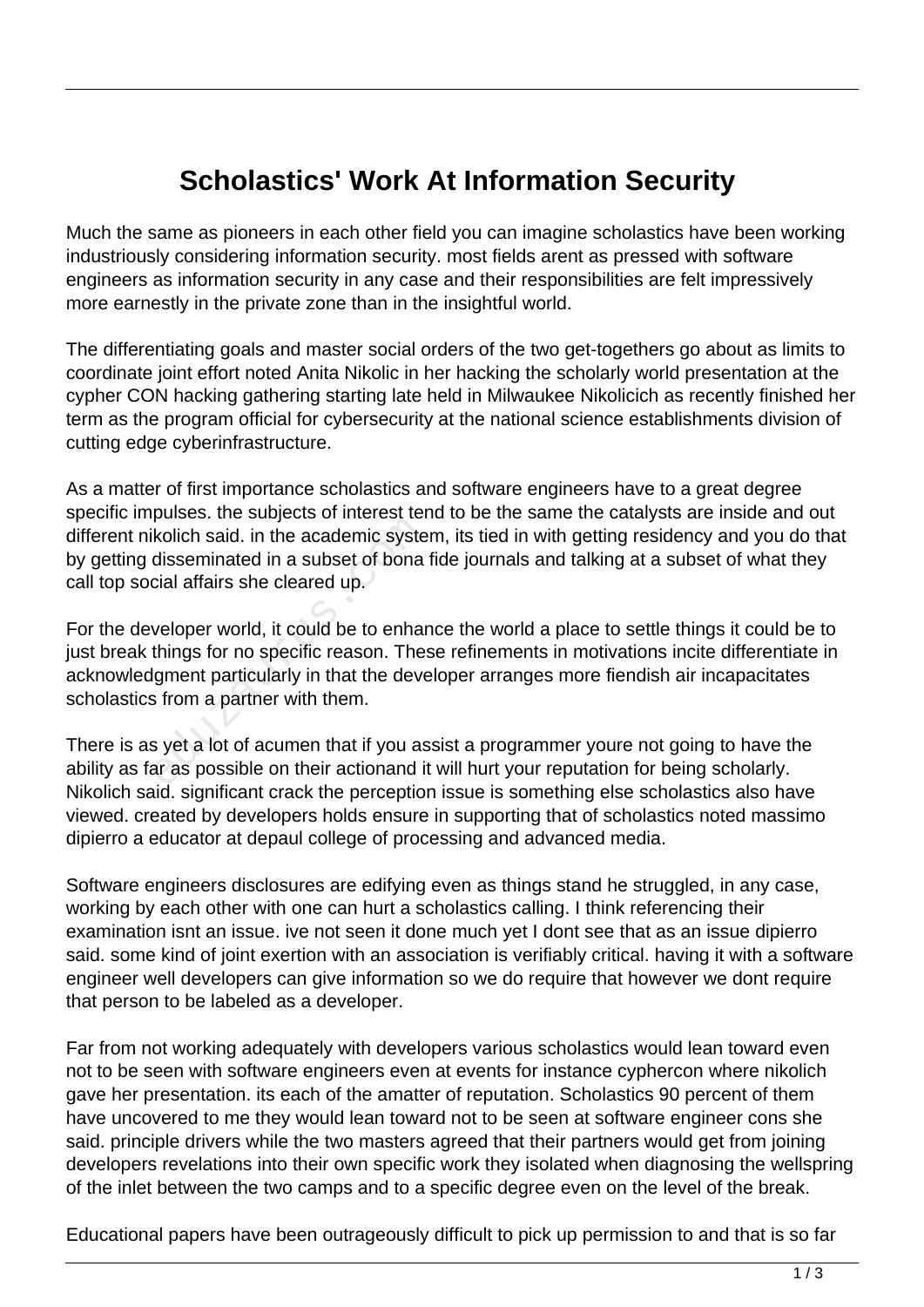the case nikolich viewed. Software engineers I found will read and mine through the educational written work if they can get to it she said. nevertheless it has ended up being less requesting for software engineers to profit themselves ofthe results of academic examination as showed by dipierro.

A specific paper may be behind a paywall yet the outcomes of certain investigation will be known he said. on the other hand the insightful world moves too steadily and too reasonably to remain mindful of the private part dipierro kept up and with the software engineers whose intrigue fortifies it.

This obliged approach is required to a restricted degree to the tendency of school authorities to look at traditions in detachment as contradicted to taking a gander at how they are attempted. I think a large number individuals who do examine do it in perspective of scrutinizing documentation tradition endorsement [and] hunting down issues in the tradition more than the veritable execution of the tradition he said.

Peril taking this shouldnt imply that that dipierro disagreed with the model of the insightful world totally a noteworthy inverse. one of its characteristics is that the results of school considers are scattered to individuals when all is said in done to moreover drive the field he pointed out. Everything considered theres no reason scholastics cannot continue serving general society interest while extending the degree of their examination to fuse the practical substances of security in dipierros see.

I think generally speaking industry should take in broad daylight mindedness from the insightful network and the academic network should take in a part of the methods of insight of industry which joins software engineers dipierro said. They should make sense of how to pull out all the stops to some degree more perils and look at all the more real issues. scholastics could stay to be more brave nikolich expressed yet the relentless journey for residency is a controlling force. betworthy inverse. one of its chara<br>
co individuals when all is said in do<br>
considered theres no reason sch<br>
ille extending the degree of their e<br>
dipierros see.<br>
erally speaking industry should ta<br>
and the academic networ

I think on the academic side an impressive part of them are to a great degree inquisitive however what they can understand and some of them have this is to put it all on the line she suggested. with the financing associations and the model that there is presently they are not willing to put it all on the line and endeavor things that may demonstrate disillusionment.

Budgetary impetuses while nicolich and dipierro may contrast on the fundamental driver of the breakdown among software engineers and academic researchers their approaches to manage keeping an eye on it are immovably balanced. one course of action is to allow anyone driving security research to dive advance into the structures under evaluation.

For nikolich that infers enabling the scholarly community to viably test vulnerabilities and also to compensate software engineers enough for them to offer themselves to full-time research. scholastics should have the ability to do threatening exploration she said. I feel that software engineers should have money related motivating power they should have the ability to get stipends whether its from industry from the private part from the government to do their thing.

In DiPietro's view, it infers freeing examiners in a general sense software engineers from the danger of cash related or real outcomes for looking out vulnerabilities for introduction. I would state as an issue of first significance in case anything is open it should be accessible he said. in case you find something and you feel that what you find ought not to have been open [that] it